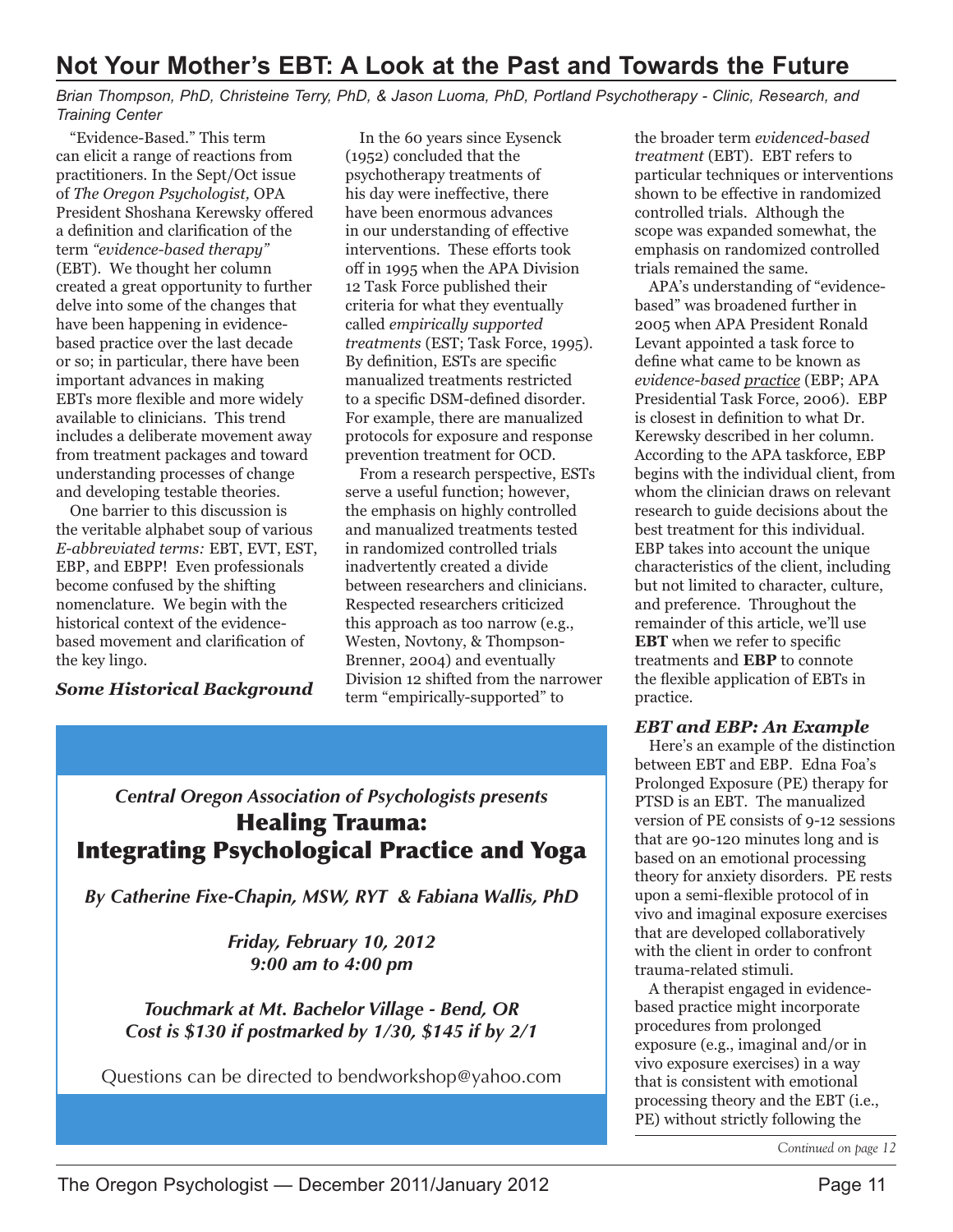#### EBT, continued from page 11

manual. Practicing in this manner might be evidencebased *practice*, but the therapist would not be, technically speaking, implementing an evidence-based therapy. Please note the mention of the use of theory in EBP. In our view, an understanding of theories and mechanisms of change in the treatments we use are important in EBP; otherwise, there is a risk of mechanically and improperly using techniques that are rendered inert when decontextualized from the original treatment.

## **EBP** and Culture

Unfortunately, therapists sometimes misinterpret the flexibility of evidence-based practice to mean that EBTs should be completely abandoned in the face of cultural differences and comorbidities.

In response to concerns about whether EBTs are generalizable to clinical practice, a range of studies have shown that manualized treatments can be successfully transported from randomized controlled trials to community and private practice settings. These "benchmarking" studies compare the effect sizes for EBTs delivered in less controlled settings (e.g., samples with high comorbidity) with effect sizes found in randomized controlled trials of the same treatment. These studies have shown comparable effect sizes for EBTs for OCD treatment (Houghton, Saxon, Bradburn, Ricketts, & Hardy, 2010), mixed-diagnosis group treatment for anxiety and depression (McEvoy & Nathan, 2007), and group treatment for social phobia (Gaston, Abbott, Rapee, & Neary, 2006). Thus, although there may be a tension between the need for experimental control in research and the variability found in clinical practice, these studies show that EBTs can be implemented in typical outpatient settings with good results.

Benchmarking studies look at whether EBTs can be adapted to outpatient settings—but what about different cultural groups? Ten years ago there was limited data on whether EBTs could be effectively adapted to members of non-dominant cultural groups. However, in the last decade, there have been a large number of studies examining the systematic cross-cultural adaptation of EBTs.

We know that cultural differences can matter: there's compelling evidence that the impact of treatments measurably improves when adapted for specific cultural groups or are conducted in a client's native language (Griner & Smith, 2006). And there is evidence that EBTs may be effectively adapted for specific cultures. Just a few years ago, the Journal of Clinical Psychology: In Session (see Morales & Norcross, 2010) dedicated a special issue to six studies of successful adaptations of evidence-based practice in multicultural settings, including trauma-focused CBT for American Indian and Alaskan Native children and culturally-adapted parent training for Chinese immigrants. The studies offered examples for how EBTs can be successfully adapted for underserved populations. The Substance Abuse

and Mental Health Services Administration (SAMHSA) National Registry of Evidence-based Programs and Practices (NREPP) listed the populations that were included in studies examining the effectiveness or efficacy of a specific treatment (to see the list of treatments and populations tested you can go to their website: http:// nrepp.samhsa.gov).

Some clinicians have expressed concern that EBTs can harm the treatment relationship. In the past decade or so since this concern became widely expressed, a variety of studies have been conducted to see whether this is the case. Research has concluded there is no difference in the therapeutic alliance between therapists who use a manualized treatment and those who do not (Langer, McLeod, & Weisz, 2011). Thus, there is no evidence that EBTs interfere with building positive therapeutic relationships.

### **But I Don't Have Time to Keep Up with This** Stuff!

When the first lists of EBTs emerged, a big problem emerged: clinicians did not have easy access to these treatments. Although more doctoral programs are now training students in EBTs and EBP, not everyone has received this training. While there's still room for improvement, the accessibility of EBTs has increased enormously within the last decade.

Continued on page 13

# **TRAINING SEMINAR EMOTION-FOCUSED THERAPY FOR COUPLES**

- Increase emotional awareness and affect regulation before changing deeper maladaptive emotional patterns
- Stop negative interaction cycles and establish a stable, affect regulating bond
- . Integrate tasks from the individual therapy EFT model to address common impasses in EFT for couples
- Develop a solid conceptual foundation and practical skills for effective, focused work with couples

TRAINING INCLUDES READINGS, LECTURES, DISCUSSIONS, VIDEOS & ROLE PLAYING

## **EDWARDS PSYCHOTHERAPY**

Charles Edwards PH.D. Jamie Levin-Edwards PSY.D. edwardspsychotherapy.com · 503.222.0557

**NEXT TRAINING** 

**GROUP STARTS** 

OCTOBER 2012